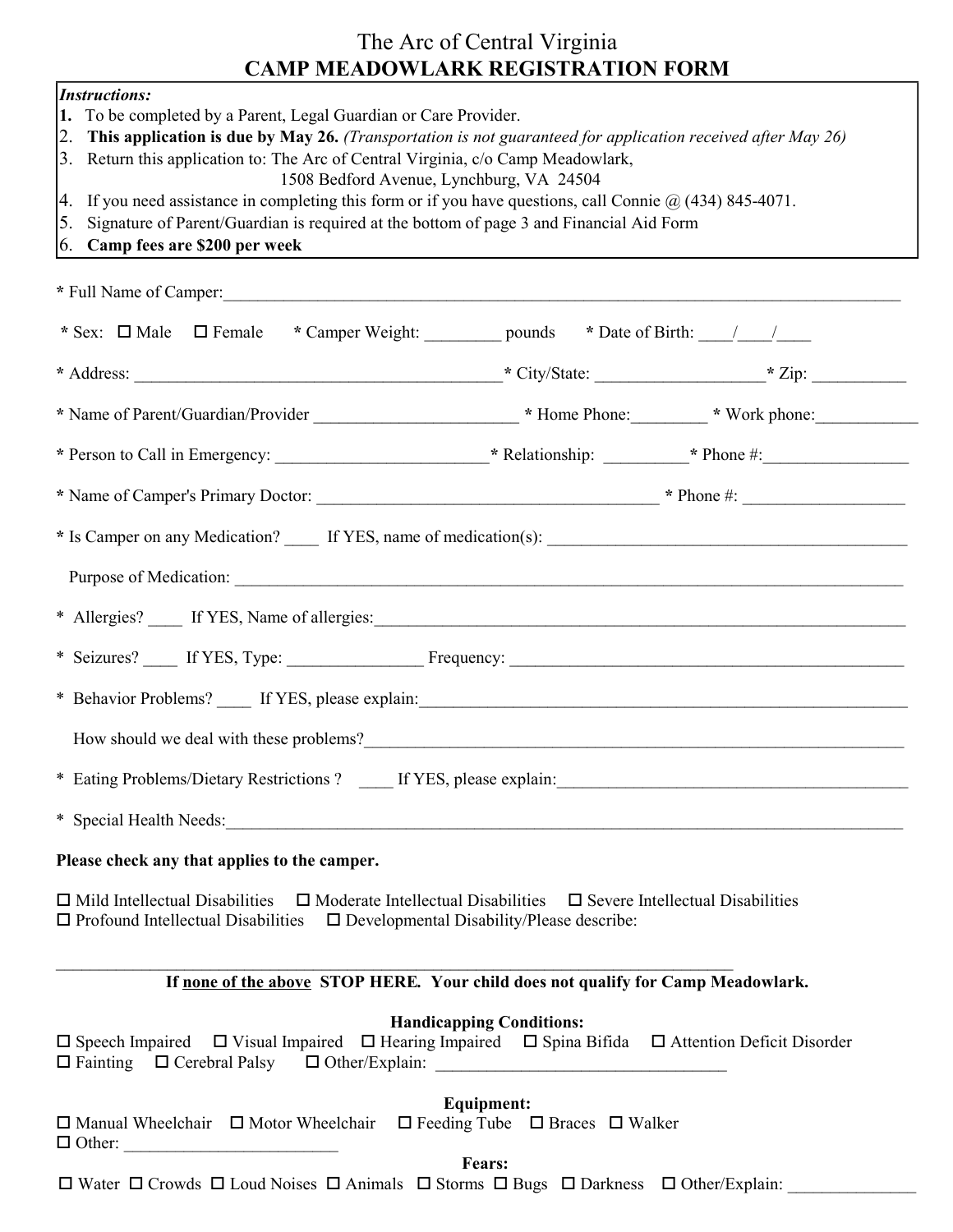| Camper's School:                                                                                                                   | Phone $\#$ : | Teacher: |  |
|------------------------------------------------------------------------------------------------------------------------------------|--------------|----------|--|
|                                                                                                                                    |              |          |  |
| If applicable, complete the following and enclose a copy of the latest I.E.P <i>(if your camper has not come to camp before)</i> . |              |          |  |

| <b>Residence Demographic</b>                                                  |                  |                |                   |                |                 |  |
|-------------------------------------------------------------------------------|------------------|----------------|-------------------|----------------|-----------------|--|
| <b>Locality (check one)</b>                                                   | $\Box$ Lynchburg | $\Box$ Amherst | $\Box$ Appomattox | $\Box$ Bedford | $\Box$ Campbell |  |
| This information is required by organizations that help fund Camp Meadowlark. |                  |                |                   |                |                 |  |

#### IMPORTANT: Please Complete the Following Information and Sign Below

The information below is needed for statistical purposes only and has no bearing on the services your camper receives. These statistics must be obtained in order for Camp Meadowlark to continue receiving funding from its' resources.

**1. Race: (check one)**  $\Box$  American Indian  $\Box$  Alaskan Native  $\Box$  White (non Hispanic)  $\Box$  Black  $\Box$  Hispanic  $\Box$  Other:

Permissions: Please Indicate Your Permission By Checking The Appropriate Box.

1. Emergency Care: In an emergency, Camp Meadowlark staff has my permission, at my expense, to contact emergency medical services. The attending medical professionals have my permission to provide emergency treatment.

 $\Box$  Yes  $\Box$  No

2. Media Release: I hereby grant permission to The Arc of Central Virginia to use individual or group pictures and/or descriptions of my camper in newsletter, websites or other media. If permission is granted, Camp Meadowlark is released from any claims which may arise in that regard.

 $\Box$  Yes  $\Box$  No

3. Field Trip Permit: I hereby grant permission for my camper to attend any special field trips and the regularly scheduled swimming activities at the HumanKind. Notification will be sent home prior to special field trips. If permission is granted, Camp Meadowlark is released from any liability which may be incurred.

 $\Box$  Yes  $\Box$  No

4. Medication/Special Needs Release: I hereby grant permission to Camp Meadowlark staff to administer prescribed medication, which I provide directly to the staff. I also give my permission for staff to carry out any special health needs procedures (i.e. feeding tubes, etc.). I will provide instructions to the staff.

 $\Box$  Yes  $\Box$  No

Camp Meadowlark will not be serving lunch. Please send a bag lunch with your camper.

Camp Meadowlark reserves the right to deny or terminate participation if (1) the camper's action causes injury to other campers, self, staff, or volunteers; (2) the camper's inappropriate behavior causes disruption to the camp routine; (3) placement at Camp Meadowlark is considered inappropriate for the individual. No fees will be refunded if camper is terminated from camp.

 $\rightarrow$  Signature of Parent/Guardian:

| Date: |  |
|-------|--|
|       |  |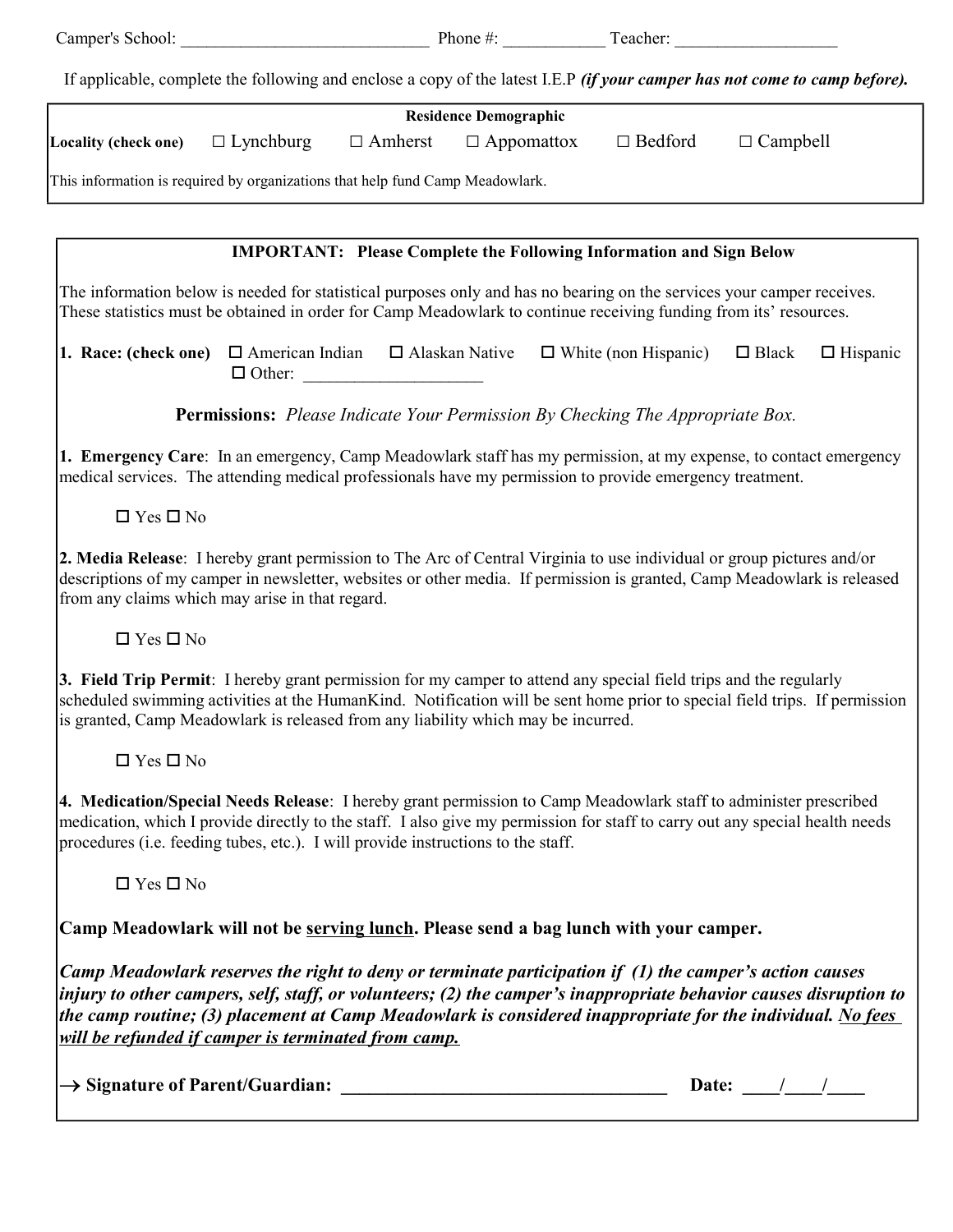### Please check the weeks the Camper will attend (hours are  $9.30$  a.m. to  $1.30$  p.m.):

| The secure the weeks the Camper will attend (not is are <i>f</i> . <i>J</i> a.m. to f. <i>J</i> p.m.).                                                                                                                                                                                                                                                                                                                                                                                                                              |
|-------------------------------------------------------------------------------------------------------------------------------------------------------------------------------------------------------------------------------------------------------------------------------------------------------------------------------------------------------------------------------------------------------------------------------------------------------------------------------------------------------------------------------------|
| □ Week #1 – July 5 to July 8                                                                                                                                                                                                                                                                                                                                                                                                                                                                                                        |
| □ Week #2 – July 11 to July 15                                                                                                                                                                                                                                                                                                                                                                                                                                                                                                      |
| $\Box$ Week #3 – July 18 to July 22                                                                                                                                                                                                                                                                                                                                                                                                                                                                                                 |
| $\Box$ Week #4 - July 25 to July 29<br>*Camp is only accepting application for campers 14 and over. Camper must turn 14 before the start<br>of camp.                                                                                                                                                                                                                                                                                                                                                                                |
| <b>TRANSPORTATION</b>                                                                                                                                                                                                                                                                                                                                                                                                                                                                                                               |
| Camp Meadowlark location to be announced.                                                                                                                                                                                                                                                                                                                                                                                                                                                                                           |
| $\Box$ Yes (Complete the following) $\Box$ No<br>I wish my camper to be transported to camp?                                                                                                                                                                                                                                                                                                                                                                                                                                        |
| Amherst, Appomattox, and Campbell Counties will provide transportation through the school systems. The Arc of Central<br>Virginia will provide transportation for Lynchburg. Transportaion is not available in Bedford County. The localities<br>determine the bus route based on the number of requests. Transportation is not guaranteed. Transportation is provided on<br>a "first come, first serve" basis, based on the number of seats available. (Transportation is not guaranteed for<br>application received after May 26) |
| <b>Lynchburg City Residents</b><br>Please complete the following information:<br>(Do not use route or box numbers, give directions if necessary)                                                                                                                                                                                                                                                                                                                                                                                    |
|                                                                                                                                                                                                                                                                                                                                                                                                                                                                                                                                     |
|                                                                                                                                                                                                                                                                                                                                                                                                                                                                                                                                     |
| <b>Campbell County Residents</b>                                                                                                                                                                                                                                                                                                                                                                                                                                                                                                    |
| Campbell County Schools and the Department of Recreation collaborate to provide transportation from Campbell County.<br><u>Campbell County will be using centralized pick-up location rather than at- home pick-up.</u>                                                                                                                                                                                                                                                                                                             |
| Select Pick-up/drop-off Location:                                                                                                                                                                                                                                                                                                                                                                                                                                                                                                   |
| Altavista Combined School<br><b>Concord Elementary School</b><br><b>Brookneal Elementary School</b>                                                                                                                                                                                                                                                                                                                                                                                                                                 |
| Rustburg Elementary School<br>William Campbell Combined School<br>Tomahawk Elementary School                                                                                                                                                                                                                                                                                                                                                                                                                                        |
| Yellow Branch Elementary                                                                                                                                                                                                                                                                                                                                                                                                                                                                                                            |
| <b>Amherst County Residents</b>                                                                                                                                                                                                                                                                                                                                                                                                                                                                                                     |
| Select Pick-up/drop-off Location:                                                                                                                                                                                                                                                                                                                                                                                                                                                                                                   |
| Amherst Elementary School<br>Food Lion Amelon Square <u>Let</u> Lowe's Madison Heights<br>Appomattox County Residents: Will be picked up and dropped off at the bus garage.                                                                                                                                                                                                                                                                                                                                                         |

Transportation Schedules will be sent to each Camper prior to the start of Camp. Parent(s)/Guardian(s) are responsible for seeing camper on and off the bus. Parent(s)/Guardian(s) not meeting their child at the Drop Off point will lose transportation privileges.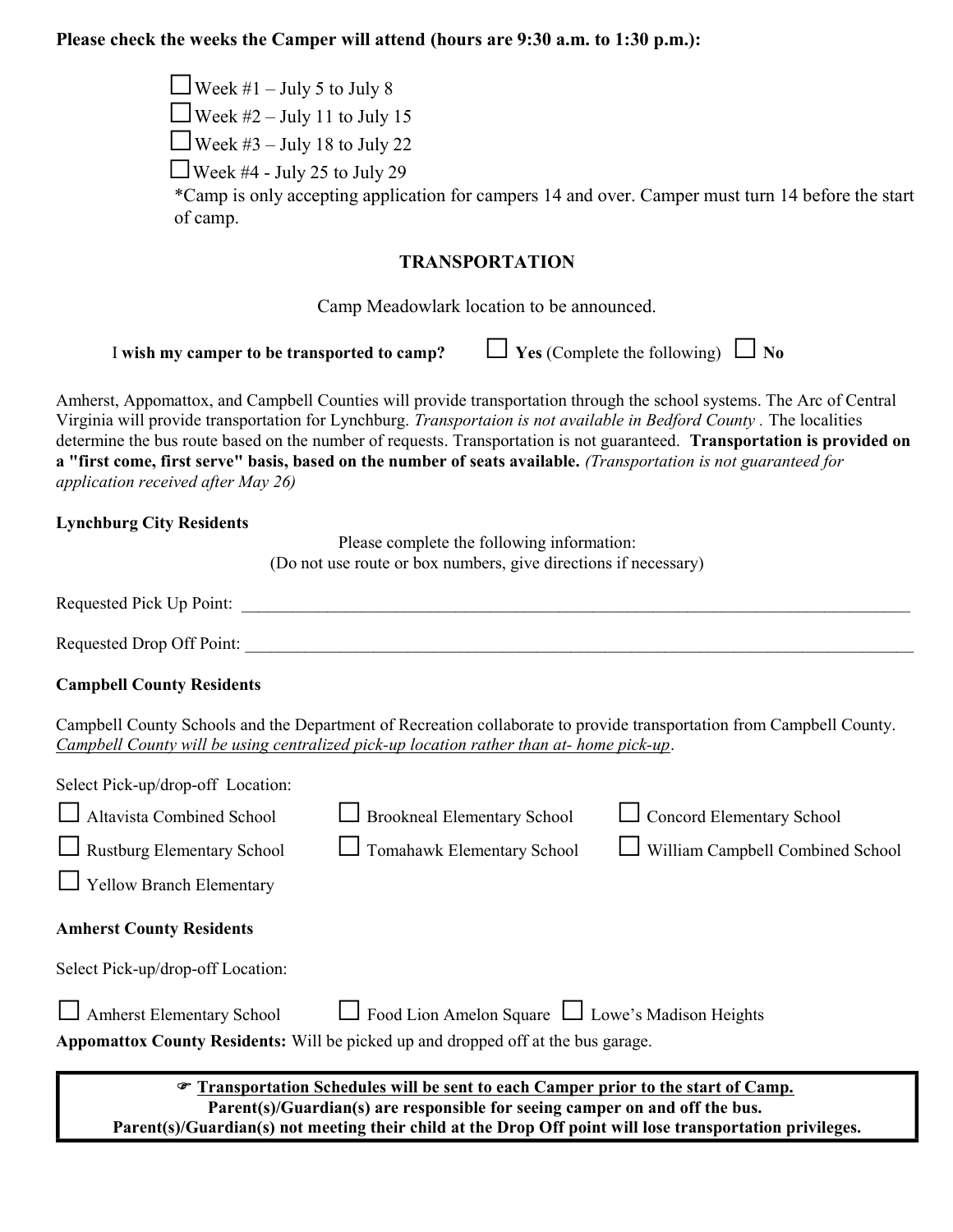# FRIENDLY REMINDERS

Dear Parent/Guardian or Caregivers:

To help us process your camper's application quicker and insure transportation, please make sure you have completely filled out the applications. Incomplete or missing information could delay your camper's acceptance to camp or interfere with transportation.

| (Please Initial)                                                                                           |
|------------------------------------------------------------------------------------------------------------|
| Make sure all information is complete and accurate                                                         |
|                                                                                                            |
| Week(s) camper is attending are checked on page $2$                                                        |
|                                                                                                            |
|                                                                                                            |
| Transportation requests must include a street address or location (i.e. 1508 Bedford Ave or Leesville Road |
| Elementary). No P. O. Boxes                                                                                |
|                                                                                                            |
| Required signatures are indicated on page 3 and financial aid application, if appropriate                  |
|                                                                                                            |
| Financial Aid Application is complete, if applicable (separate, colored page)                              |
|                                                                                                            |
| <b>Proof of income</b> is included with Financial Aid Application                                          |
|                                                                                                            |

Fees are included, if applicable

Any application that is incomplete or missing information may be returned to you.

You will be contacted once your camper's application has been accepted. Transportation arrangements will be sent separately by the school system in which you live. Please note that The Arc of Central Virginia and Camp Meadowlark have no control over transportation.

Thank you in advance for your cooperation and we look forward to a summer of fun with your camper.

| * * *DO NOT WRITE IN THIS SPACE * * *<br><b>For Office Use Only</b>                                                                                        |  |  |
|------------------------------------------------------------------------------------------------------------------------------------------------------------|--|--|
| Date Received: $\frac{1}{1}$ $\frac{1}{1}$ # Weeks Attending: $\frac{1}{1}$ 1 - 2 - 3 - 4)                                                                 |  |  |
| Total Amount of Camper Fees: \$<br>Amount Rec'd w/ Application: \$<br>check<br>money order<br>cash)<br>Amount of Aide Granted:<br>Balance Due from Camper: |  |  |
| Date Recorded: /<br>Application Processed By:                                                                                                              |  |  |